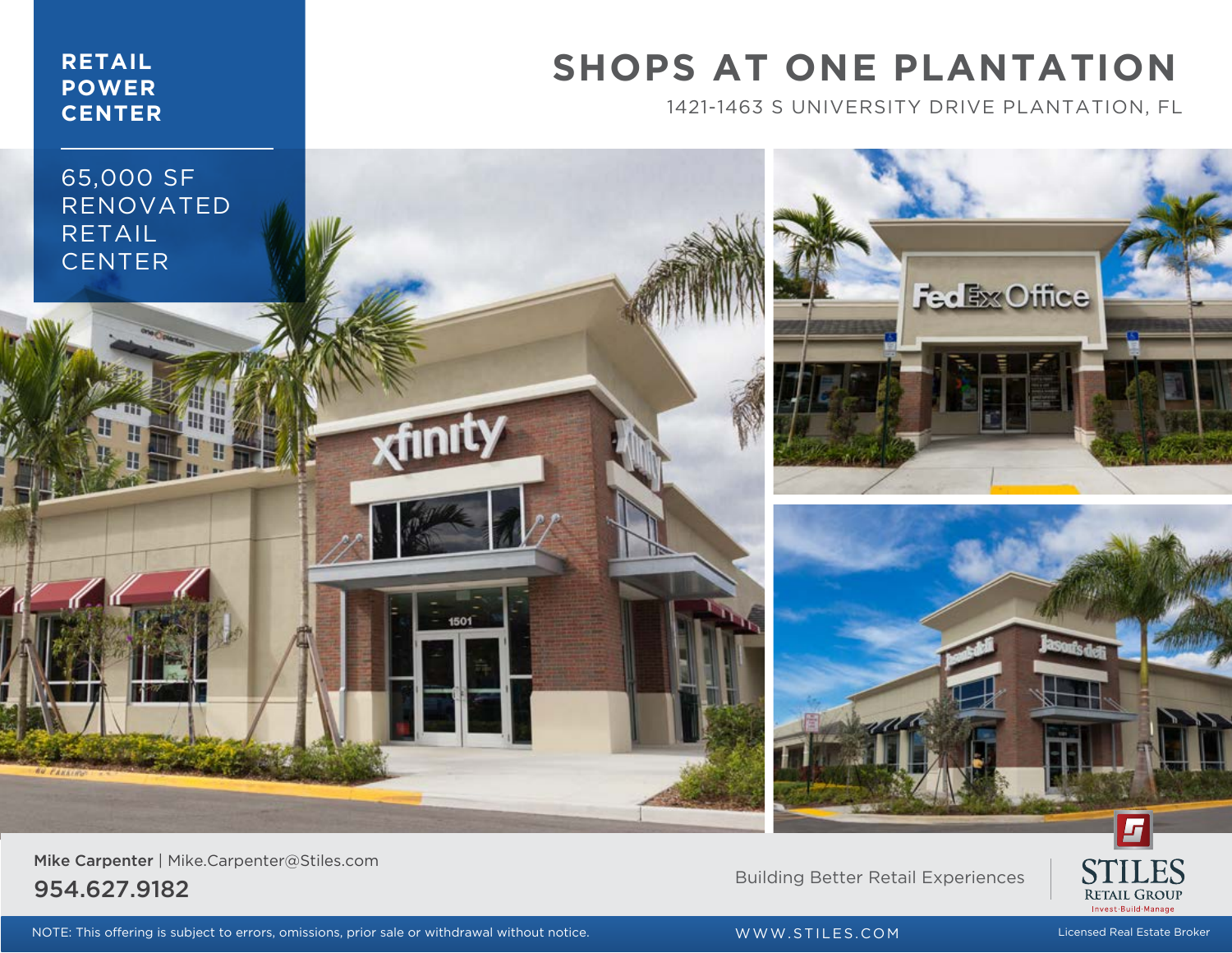### **PROPERTY HIGHLIGHTS**

## **SHOPS AT ONE PLANTATION**

1421-1463 S UNIVERSITY DRIVE PLANTATION, FL



- 65,000 SF retail center recently renovated
- 5,128 SF end-cap restaurant space availablewith monument signage and outdoor seating
- Connected to newly constructed One Plantation luxury apartments via pedestrian pathway
- Ideally located on the northwest corner of University Drive and I-595
- Proximate to major retail centers including Broward Mall, Tower Shops and The Fountains
- Average daily traffic counts: +/- 76,000 cars per day on University Drive and +/- 182,000 on I-595

#### Mike Carpenter | Mike.Carpenter@Stiles.com 954.627.9182 Building Better Retail Experiences

**DEMOGRAPHICS**

| 2022                    | 1 Mile    | 3 Mile   | 5 Mile   |
|-------------------------|-----------|----------|----------|
| Est. Population         | 11,503    | 124.827  | 380.515  |
| Average HH Income       | \$104.540 | \$88,206 | \$81,344 |
| Labor Force             | 9.625     | 102.470  | 307,855  |
| *Source: SitesUSA, 2022 |           |          |          |